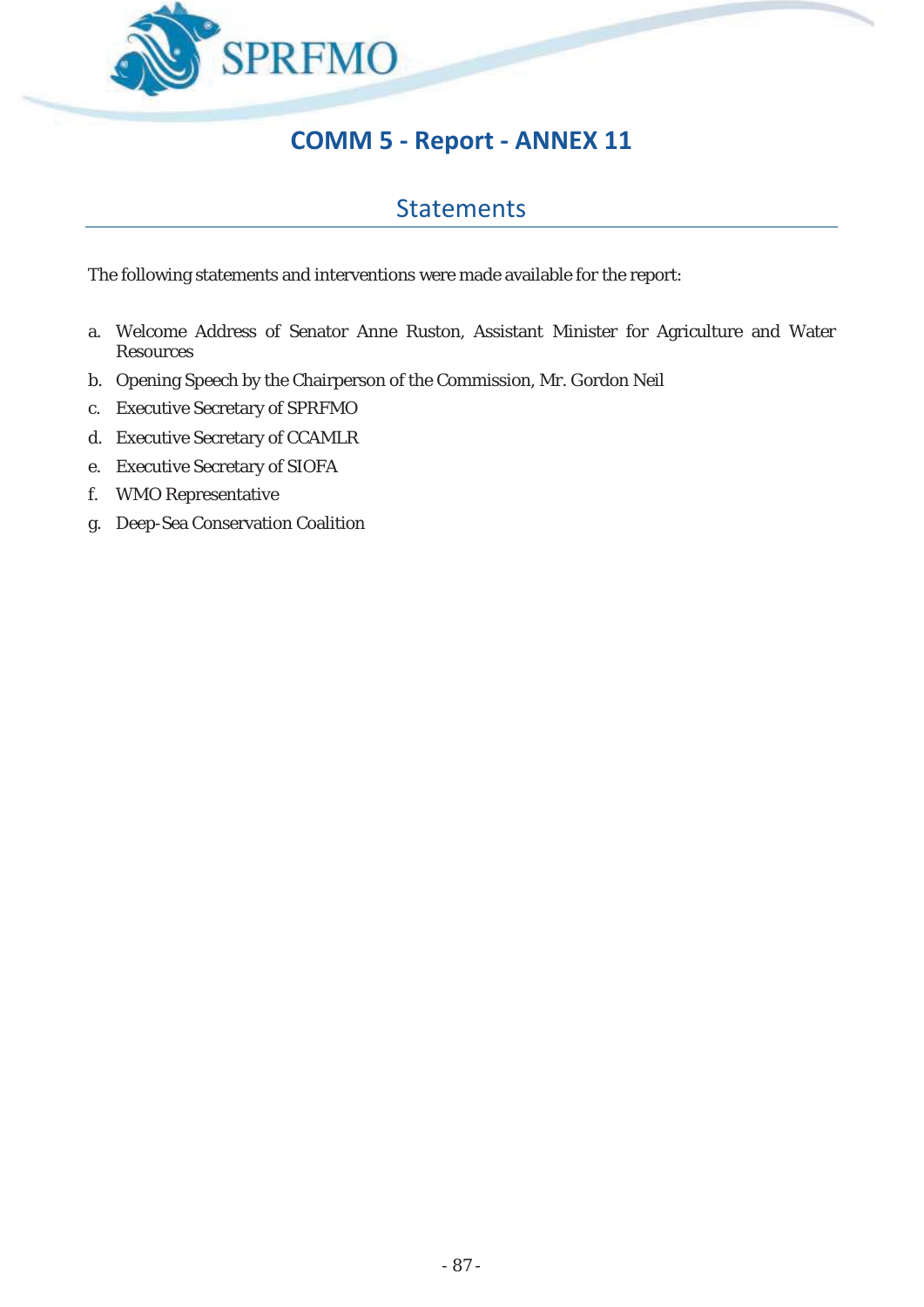

# **COMM 5 - Report - ANNEX 11a**

# Welcome Address by Senator Anne Ruston, Assistant Minister for Agriculture and Water Resources

#### **Acknowledgements**

**Mr Raul Sunico**, Undersecretary of Fisheries and Aquaculture, Chile **Mr Hector Soldi**, Deputy Minister of Fisheries and Aquaculture, Peru **Mr Gordon Neil**, Chairman, South Pacific Regional Fisheries Management Organisation

Thank you and good morning.

I am delighted to be here today to welcome you to our great city. There is no better time to visit Adelaide and if you are a cycling fan there is plenty of action on that front too.

It's great to have more than 150 delegates here and I am sure we will all benefit from the discussions in the coming days of this meeting. This conference is an opportunity for us to continue to build upon the development of effective international fisheries policy in the South Pacific. The Objective of the Convention speaks to the need to manage the fishery in a way that ensures the long term conservation and sustainable use of the fishery resources. As we have seen in the hard work and success towards recovering the Jack Mackerel stock, good fisheries management, based on solid scientific evidence, delivers results.

Balancing economic, environmental and social objectives is not easy but it is essential to achieving the best possible management of the shared fisheries resources in the region. Australia has traditionally had a key focus on the Pacific. Our fisheries policy, regional aid and development objectives are strongly interlinked.

Australia recognises the importance of engaging with regional fisheries management organisations adjacent to Australia's exclusive economic zone. We support the right of all states in having a voice and for fair consideration to be given to everyone's interests and concerns. In Australia, our domestic fisheries management practices are underpinned by the principles of economic development and environmental sustainability.

We are proud that the most recent fish status report noted that no solely Australian Government managed fishery is subject to overfishing. This is due in part to the strong fisheries management framework that Australia has in place, which we are continually seeking to improve. Our commitment to responsible fishing management is reflected in our participation in international forums, where we aim to achieve similar outcomes for those shared fishing resources. On that note, I would like to take this opportunity to commend the Commission for its efforts to date to rebuild the jack mackerel stock. The turn-around has been achieved in only a few short years. It's a perfect example of the effectiveness of this Commission and the importance of good science, a robust legal framework, collaboration and goodwill between member countries. I strongly encourage your continued commitment to improving the condition and sustainability of this stock.

It is vital that we also work to combat issues that threaten the achievements of the Commission. Illegal, unreported and unregulated fishing poses a key risk to undermine the hard work and objectives of this Commission and regional fisheries management organisations more broadly. Australia is committed to combatting illegal, unreported and unregulated fishing. This issue is now receiving increasing global attention and most importantly, action. Our experience shows that collaboration and sharing of information is the only pathway to success against IUU fishing. We have seen a significant reduction in this fishing activity in the Southern Ocean and other areas, where a concerted effort has been made to combat offending vessels. This fight will require ongoing vigilance and cooperation. Australia welcomed the entry into force of the FAO Port State Measures Agreement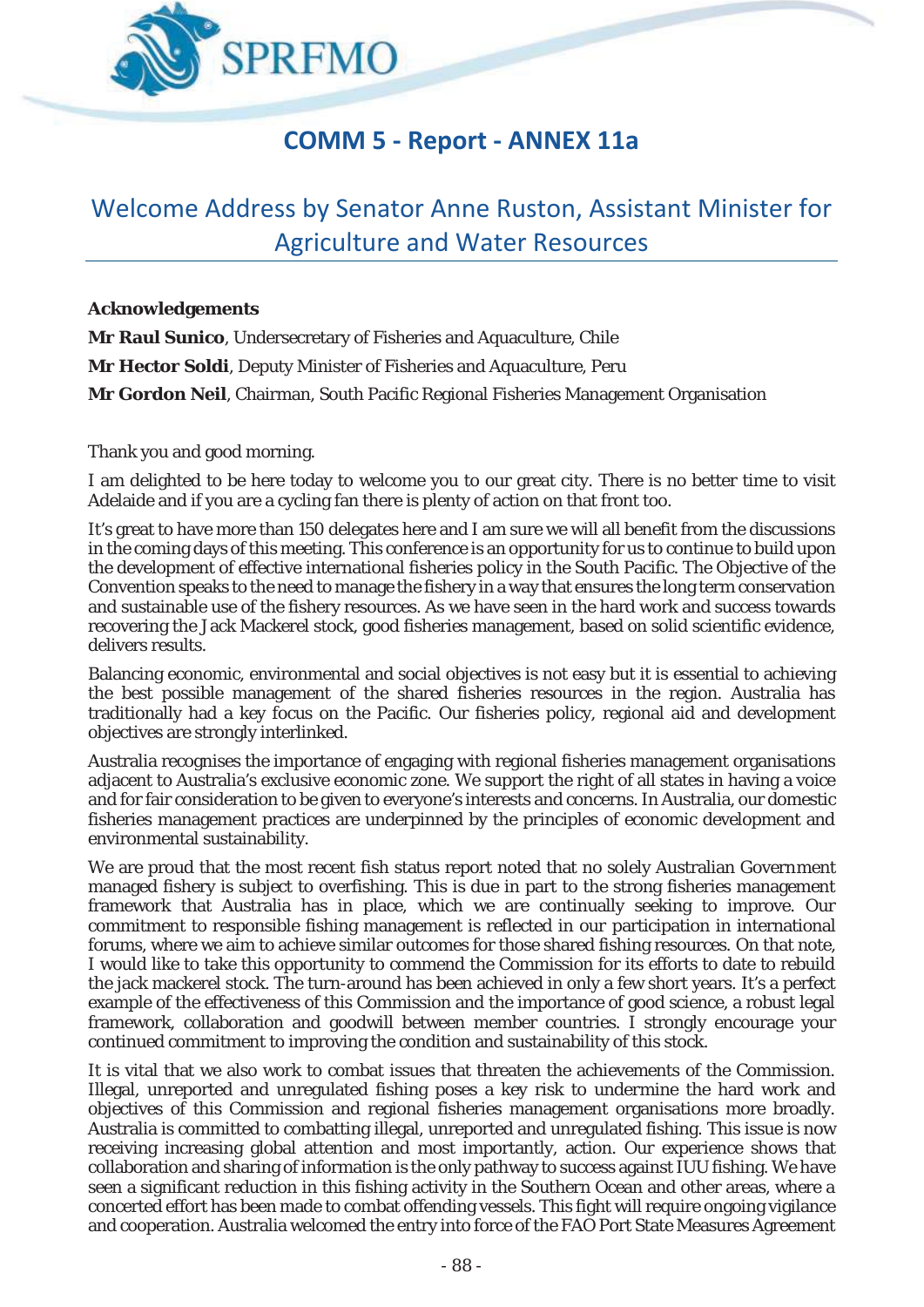in June 2016. Australia strongly encourages other states that are yet to join this Agreement to get on board, and thereby strengthen its effectiveness. The Pacific also saw the entry into force of the Niue (new ay) Treaty Subsidiary Agreement in July 2014. The Agreement enhances cooperative surveillance and enforcement activities in the Pacific and provides a more efficient framework to combat IUU fishing in the region. Australia signed the agreement in 2014 and we hope to finalise our accession to it in the coming months. We have also seen several regional fisheries management organisations - including this Commission - introduce new measures to take action against stateless vessels fishing on the high seas. Again, I commend the Commission for its leadership on this important issue.

Australia is interested in ways to incorporate new technology into fisheries management. In particular, new technology has the potential to significantly improve compliance and reporting outcomes. An example is the implementation of electronic monitoring systems that are used to verify catch and logbook data. Australia has been implementing this technology domestically. We would like to see its uptake internationally as a cost-effective data collection tool that can improve accuracy and reliability of fisheries data. Depending on the data needs in a fishery, electronic monitoring can replace the need for human observers on board vessels. Last year, the UN General Assembly recognised the advantages that new technology can offer by encouraging their uptake, including electronic monitoring. I am pleased to see that electronic monitoring is on the SPRFMO Scientific Committee work plan. I trust that this Commission gives full consideration to the merits of introducing such innovative technology to the SPRFMO Convention Area.

In closing, I again commend the Commission for its work and success to date, towards the recovery of the Jack Mackerel stock. That is an achievement of which we should all be proud. I wish you all the best for a productive meeting and trust that your discussions will lead to improved outcomes for the management of the South Pacific Regional fishery resources. I know that you will enjoy your stay in the beautiful city of Adelaide.

I look forward to joining you tomorrow evening at the Reception that Australia is hosting at our stunning Adelaide Oval.

Thank you.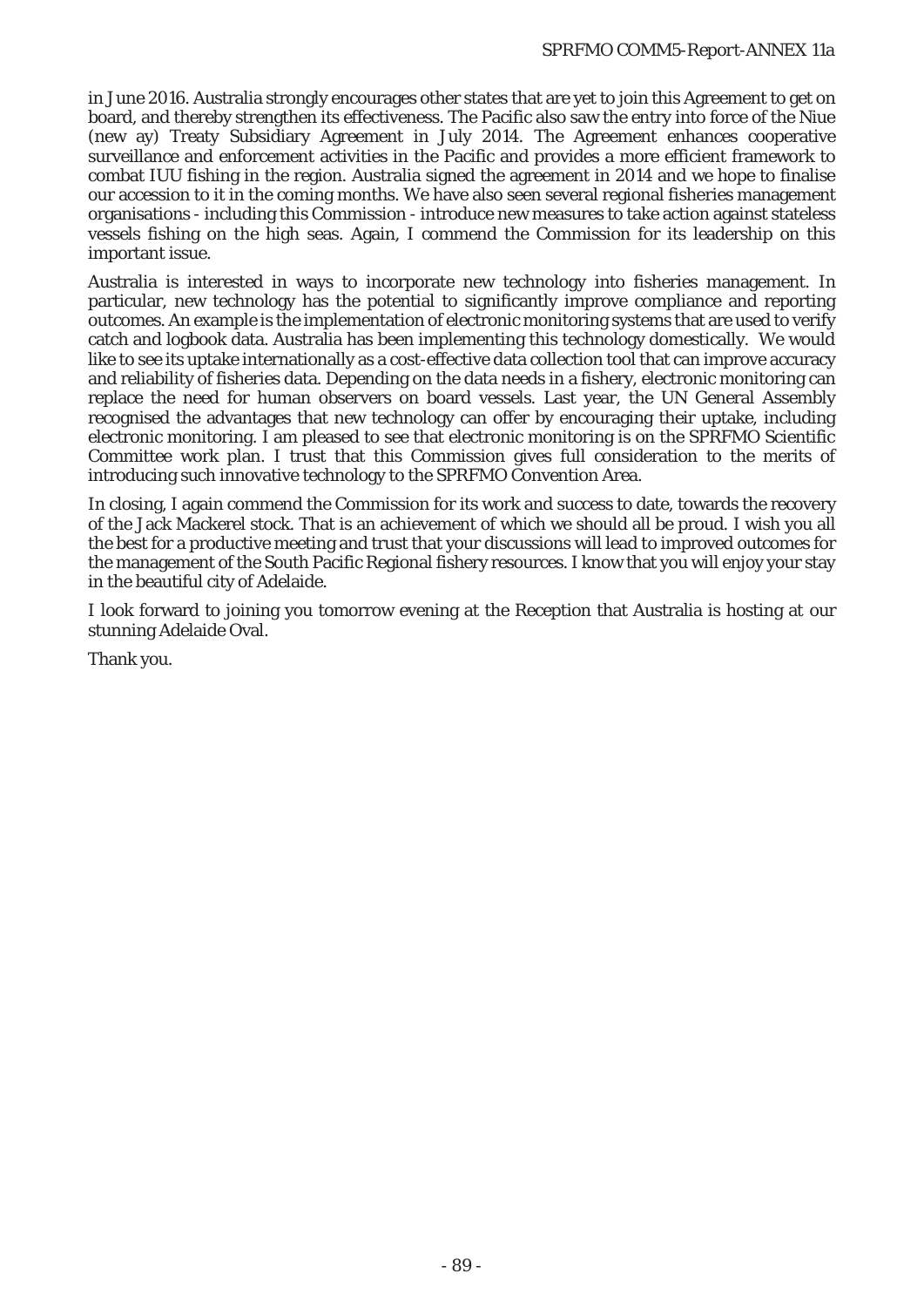

# **COMM 5 - Report - ANNEX 11b**

# Opening Speech by the Chairperson of the Commission, Mr Gordon Neil

Delegates and observers, ladies and gentlemen, I am honoured to welcome you to the city of Adelaide for the fifth meeting of the Commission of the South Pacific Regional Fisheries Management Organisation.

Firstly, I would like to acknowledge that 2016 has been a significant year for Oceans and the Law of the Sea in the context of the United Nations.

- The United Nations held a successful review conference for the UN Fish Stocks Agreement which reaffirmed many important elements of relevance to this Organisation, including its emphasis on applying the precautionary approach and ecosystem approach to fisheries management, and a strong focus on combatting IUU fishing.
	- o It was particularly encouraging to note that the Report of the Resumed Review Conference cited SPRFMO's decision making procedures as an example of good practice1 .
	- o The voting and objection procedures set out in our Convention are strong and innovative provisions that provide a mechanism for this Organisation to effectively exercise its duty to cooperate to conserve and manage the fishery resources within its competence.
	- o I note this practice was encouraged in the official Outcomes of the Review Conference.2 This is a positive signal for fisheries more generally and reaffirms my view that our Convention is one that represents a contemporary, best-practice approach.
- We have also seen renewed attention on the UN resolutions relating to bottom fishing and the actions that States and RFMOs have taken to implement those important Resolutions. SPRFMO, I think, is making good progress in this regard but of course we have more work to do.
- We have also seen work commence for a new implementing agreement under UNCLOS.

In preparing this opening address, I have reflected on my time with this Commission – both in the privileged role as your Chairperson for the last two years, and in my capacity as a delegate for Australia in the years prior. I am impressed by the progress this Commission has made in just 5 short years. We have, together, developed a suite of conservation and management measures that enable our Organisation to function as a cost-efficient and effective RFMO. We have a strong foundation upon which we can continue to grow. I note that our Convention requires us to commence a performance review this year and it is clear that SPRFMO will have a positive story to tell.

Our Organisation plays a key role in a global effort to cooperate to conserve and manage fish stocks and the marine ecosystems in which they exist. The action that we take, together, demonstrates our commitment to this important objective to the international community. The progress we have made

<u>.</u>

<sup>1</sup> See paragraph 110 of the Report of the Resumed Review Conference which reads as follows: *Several delegations noted recent improvements, especially within newly established RFMO/As, in decision-making rules and procedures, while highlighting the need for continuous adaptation. They stressed that although the adoption of conservation and management measures by consensus was a desirable practice, it sometimes led, when it was the only rule, to blockage of measures or adoption of weak measures. They therefore suggested that decision-making rules should allow for voting when necessary, and highlighted the practice of the South Pacific Regional Fisheries Management Organization in that regard.* 

<sup>2</sup> See paragraph 5(d) of the Outcomes of the Review Conference (a sub-section of the report) which reads as follows: *Encourage RFMO/As to review their decision-making procedures, noting the need for procedures that facilitate the adoption of conservation and management measures in a timely and effective manner and, in particular, to consider provisions for voting and objection procedures.*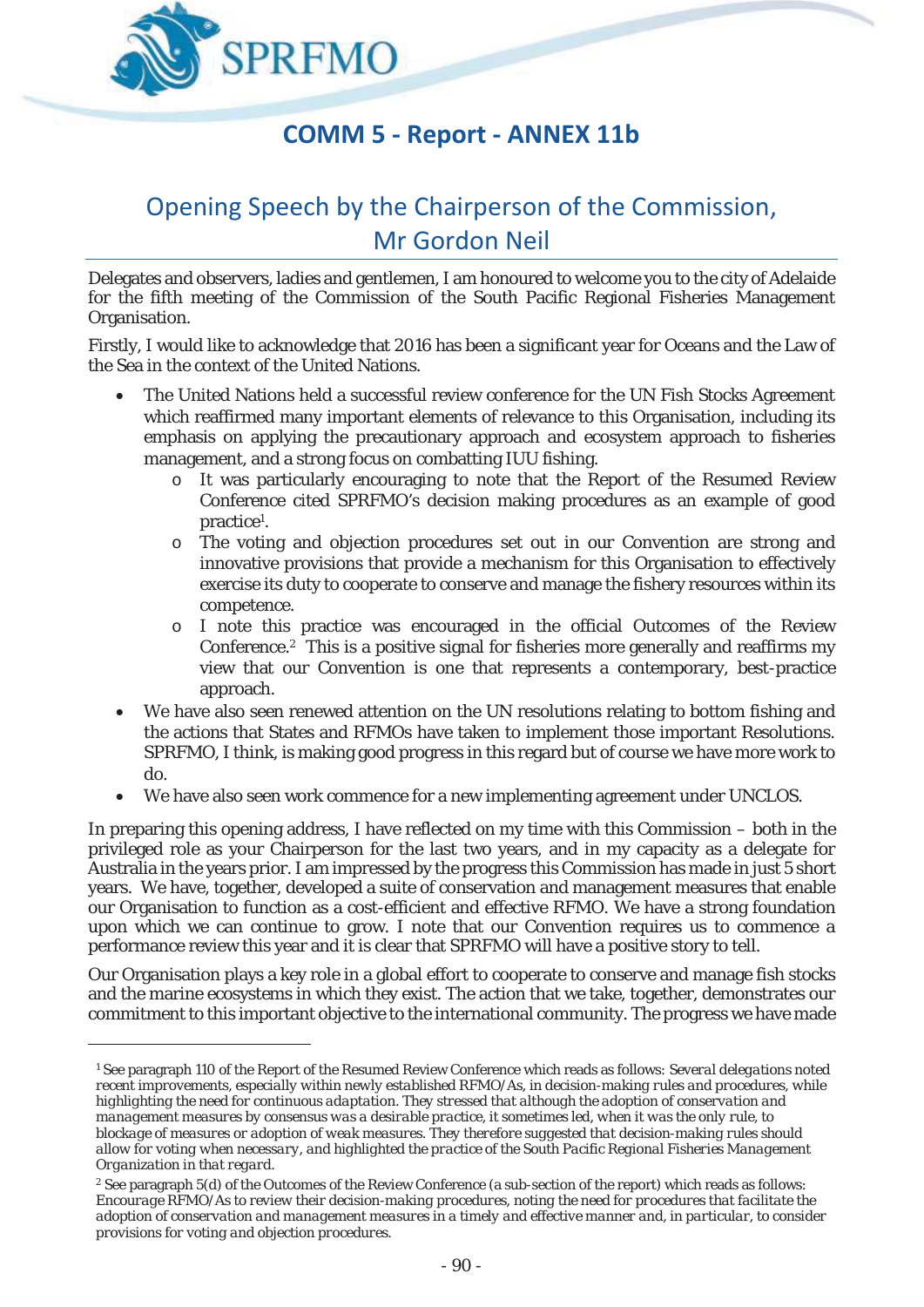in rebuilding the jack mackerel stock is an excellent example of SPRFMO's commitment to discharging its duty to conserve and manage the fishery resources under its competence. The most recent advice from our scientific committee is positive. When we consider that at the time our Convention entered into force in 2012, spawning stock biomass was an estimated 5% of unfished biomass, we have come a long way. I commend all Members for their continued investment in the work of our scientific committee in this regard.

This is an encouraging sign. It shows the international community that SPRFMO is an Organisation that values its scientific advice. And, more importantly, it demonstrates that this is an Organisation that acts on the advice of its scientists. This is critical to our Organisation's success.

As in previous years, we will have an important discussion this week on the allocation of the jack mackerel total allowable catch. It is well understood that this is a sensitive and challenging issue for many Members and CNCPs in SPRFMO. I am optimistic that we can, as we have done before, take full account of our Scientific Committee's advice and maintain clear sight of our objective in the course of our negotiations, which is to rebuild the jack mackerel stock to within sustainable limits to ensure it is available to us for many generations to come.

We cannot forget our bottom fisheries, which will always receive global attention. SPRFMO, like other RFMOs with competence over deepsea fisheries, can play a role in demonstrating that bottom fishing can be managed for the sustainability of target species and deep water ecosystems.

I am mindful that we have a busy agenda ahead of us. As is our usual practice, we must examine the list of vessels that are presumed to have engaged in IUU fishing in the South Pacific Ocean, as well as consider any modifications to the 2016 IUU list. I believe SPRFMO has a strong record in its efforts to combat IUU fishing. We have very clear rules about what constitutes IUU fishing. Any vessel fishing in contravention of those rules—regardless of its flag State, size or purpose—should be aware that inclusion on the SPRFMO IUU list is a very real consequence and this Commission will not be lenient in listing such vessels.

Once again, I see that progressing establishment of the VMS is a priority for the Commission this year. Our Commission made positive progress at our 2016 annual meeting and I am confident this trend will continue. I acknowledge the hard work of the VMS working group during the intersessional period, as well as that of the CTC during its meeting, to resolve complex and interrelated issues that are critical for the implementation of our system.

The Observer Program working group has also made significant progress which I commend – we recognised the importance of a developing a SPRFMO Observer Program during the negotiations on our Convention and I look forward to seeing this materialise.

I am pleased to see so many Members and CNCPs contributing intersessionally, and during meetings, to these important issues. Thank you to everyone involved for your efforts.

We will also review a number of measures at this meeting, including our Compliance Monitoring Scheme and the Minimum Standards of Inspection in Port. Regularly reviewing our measures and procedures, and committing to continuous improvement, is an important practice for any RFMO.

Finally, I would like to take the opportunity to thank you all personally for your support and advice during my term as Chairperson of the Commission. It has been a rewarding two years. It has been a wonderful opportunity to contribute to the work of this very important RFMO from its establishment.

I am confident the Commission can elect a new Chairperson from within its membership that can capably lead this Organisation into its next stage of development. The success we have experienced thus far is as much a reflection on the hard work and dedication of all delegations as it is on the strength of our Convention and our CMMs. I am proud to leave this office with SPRFMO in such a positive place.

On that note, I am pleased to declare the 5<sup>th</sup> meeting of the SPRFMO Commission open.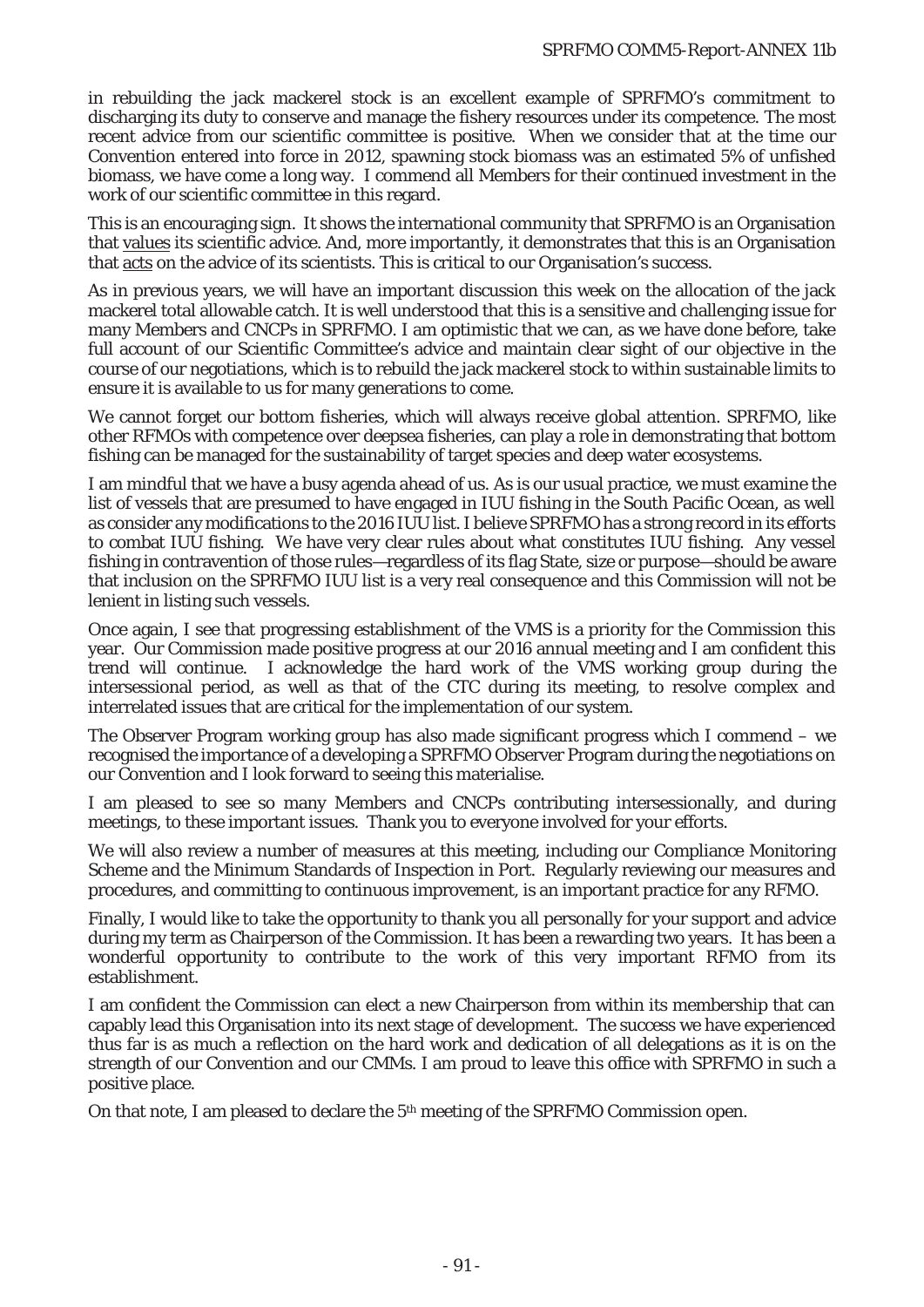

### **COMM 5 - Report - ANNEX 11c**

# Intervention by SPRFMO Executive Secretary, Dr Johanne Fischer

Thank you for giving me the floor. I would like to congratulate the Members on the excellent progress made again this month in addressing the objectives of this Convention and the important results in this regard achieved during this meeting.

It is good to be involved in an organisation as vibrant as this one, and it is a great pleasure to work with all of you, not just during the annual and scientific meetings but also throughout the year. I feel very much a part of these activities: As Executive Secretary I am responsible to ensure that every Member and CNCP receives all information it requires to implement the decisions and measures adopted by the Commission. To achieve this important goal, my colleagues and I at the Secretariat provide you with the necessary guidance. We read and reply to many thousands emails per year and talk things through over the phone if needed.

We also provide you with numerous reports which summarise and analyse the data you send to us. In addition, we produce information documents to assist you in your work, such as the development of a VMS and an Observer Programme, the review of the financial formula, the regular review of the organisation, our collaboration with other organisations and so on. Furthermore, the organisation is benefitting from the new GST status that I have been able to negotiate with New Zealand and which ensures that taxes paid on goods and services are returned to the Organisation.

As Executive Secretary, I am responsible for the wellbeing of staff members and to ensuring that the work conditions at the Secretariat are fair and equitable. The functioning of this organisation much depends on the essential work of me and my colleagues at the Secretariat, and the appropriate level of staffing in the Secretariat depends on you. I believe that the staff regulations adopted by you in 2016 provide a good foundation in this regard. For expatriate staff members, the Secretariat could find a recognised retirement fund in New Zealand, and we have also been lucky by joining the WCPFC group health insurance that will allow future international staff members to work for SPRFMO even if they or one of their family member is handicapped or ill.

Working in my position has its ups and downs but overall it brings me much satisfaction. Therefore, it is with great regret that I must inform you that at this time I cannot confirm my availability for a second term of my appointment. My contract ends in June 2018 and it is my intention to fulfil this term. So, during the coming months you can fully count on me to perform my duties with the same level of commitment as I have done until now.

I thank you all for very much for your support during these two years and I would also like to convey my deep appreciation to my colleagues at the Secretariat for their hard work, loyalty and dedication.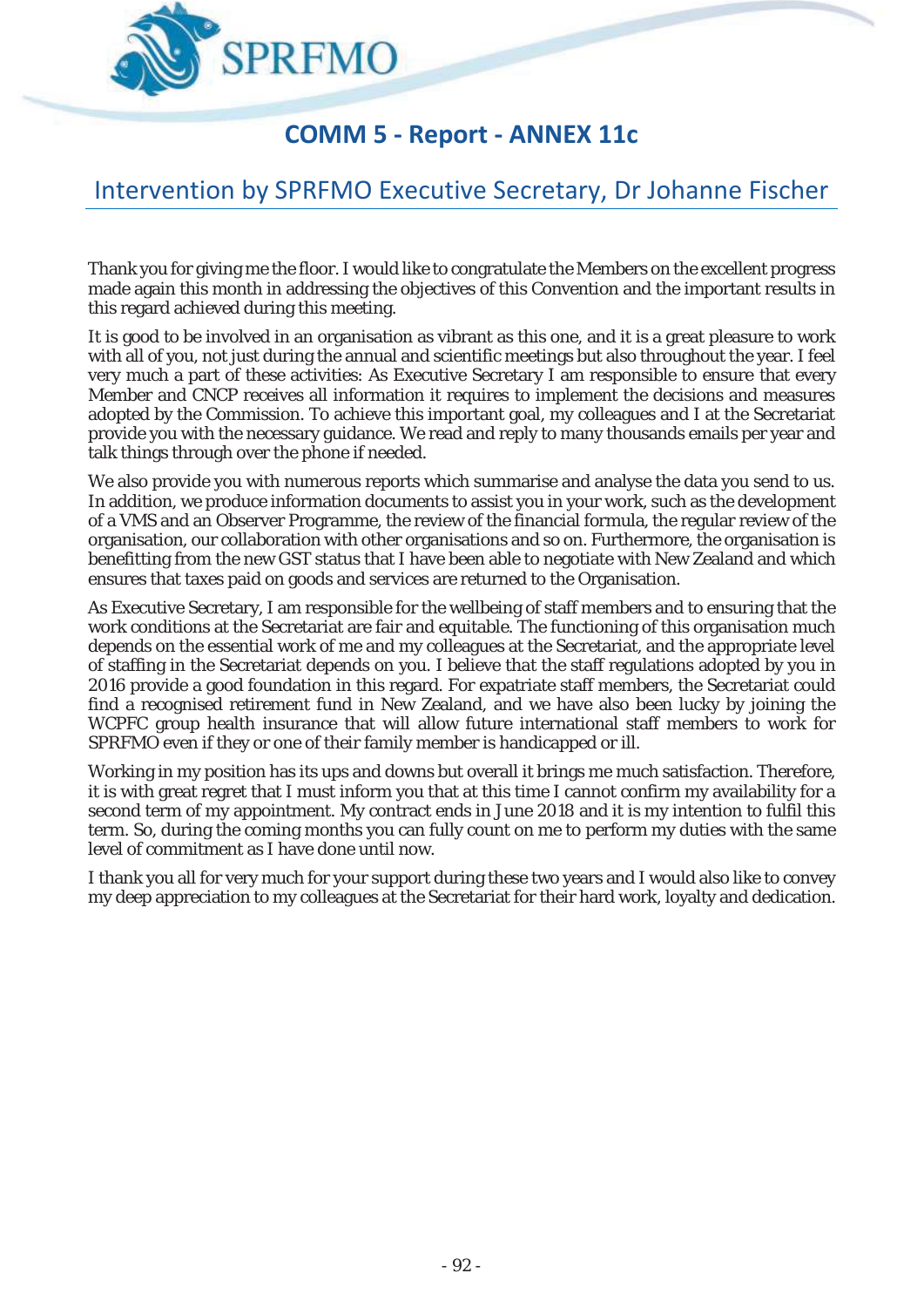

# **COMM 5 - Report - ANNEX 11d**

#### Intervention by CCAMLR Executive Secretary, Dr Andrew Wright

Thank you Chair. At last year's meeting, CCAMLR Members accepted Australia's offer to observe your meeting here on behalf of CCAMLR members. Nevertheless, it has been useful taking advantage of the proximity of your meeting to our office in Hobart to sit in and observe the current issues for SPRFMO from a Secretariat perspective. Thank you Australia, and the SPRFMO Secretariat, for the efficient administrative arrangements and hospitality for this meeting.

SPRFMO and CCAMLR have had a formal relationship for several years now – initiated by CCAMLR Members in 2013. This relationship has perhaps not been quite so formal as might be provided for under a MoU; it was signed by the respective Chairs and the Arrangement has proven useful in terms of facilitating regular exchanges between both Secretariats and, as is evident this week, among your Members that are also Members of CCAMLR.

Of course, CCAMLR is extremely interested in compliance-related issues – particularly matters of non-compliance involving vessels that have a history in CCAMLR. Our procedures associated with Compliance Evaluation are not dissimilar as are our IUU discussions. It goes without saying that New Zealand's research fishing for toothfish in the SPRFMO Convention Area is a very encouraging initiative that offers significant opportunity for SPRFMO/CCAMLR collaboration particularly for our respective Scientific Committees.

Your discussions this week on VMS and the on-going work to develop an observer programme are also very relevant.

Another area of strong interest to CCAMLR is by-catch – particularly seabird mortality in fisheries north of the CCAMLR Convention Area. As you all probably know, CCAMLR has been very successful in reducing seabird mortality in CCAMLR fisheries to very low numbers in the past 5 years – approaching zero in some years. This is a very different story to the thousands of birds that were killed in fisheries operating in the CCAMLR Convention Area in the early 1990s.

However, the mitigation efforts of fishing vessels in the CCAMLR Convention Area is severely undermined if seabird populations that are now relatively protected in the CCAMLR Convention Area are exposed to elevated mortality levels in fisheries to the north of CCAMLR's Convention Area. Efforts in all multinational regional fisheries arrangements, and domestically within areas under national jurisdiction, within the range of these seabird populations is urgently needed to minimise mortality and complement the successes in CCAMLR. The information reporting and assimilation intent described in CMM 4.09, and the invitation to the SC to advise on possible improvements to mitigate seabird interactions, is encouraging – as is SPRFMOs on-going engagement with ACAP – an organisation with which CCAMLR also has a formal working arrangement. It is to be hoped a fully implemented observer scheme will help collect appropriate data that the SC can use to advise the Commission on options for strengthening mitigation efforts in all SPRFMO fisheries.

Finally, Chair, as SPRFMO Members who are also Members of CCAMLR are aware, CCAMLR will be undertaking a second performance review this year. It is possible that our experience with that, and its outcomes, may be informative for consideration of the first review of SPRFMO procedure that you will consider at next year's meeting.

Thank you Chair. We look forward to the continuing strengthening of relations between our two organisations for mutual benefit.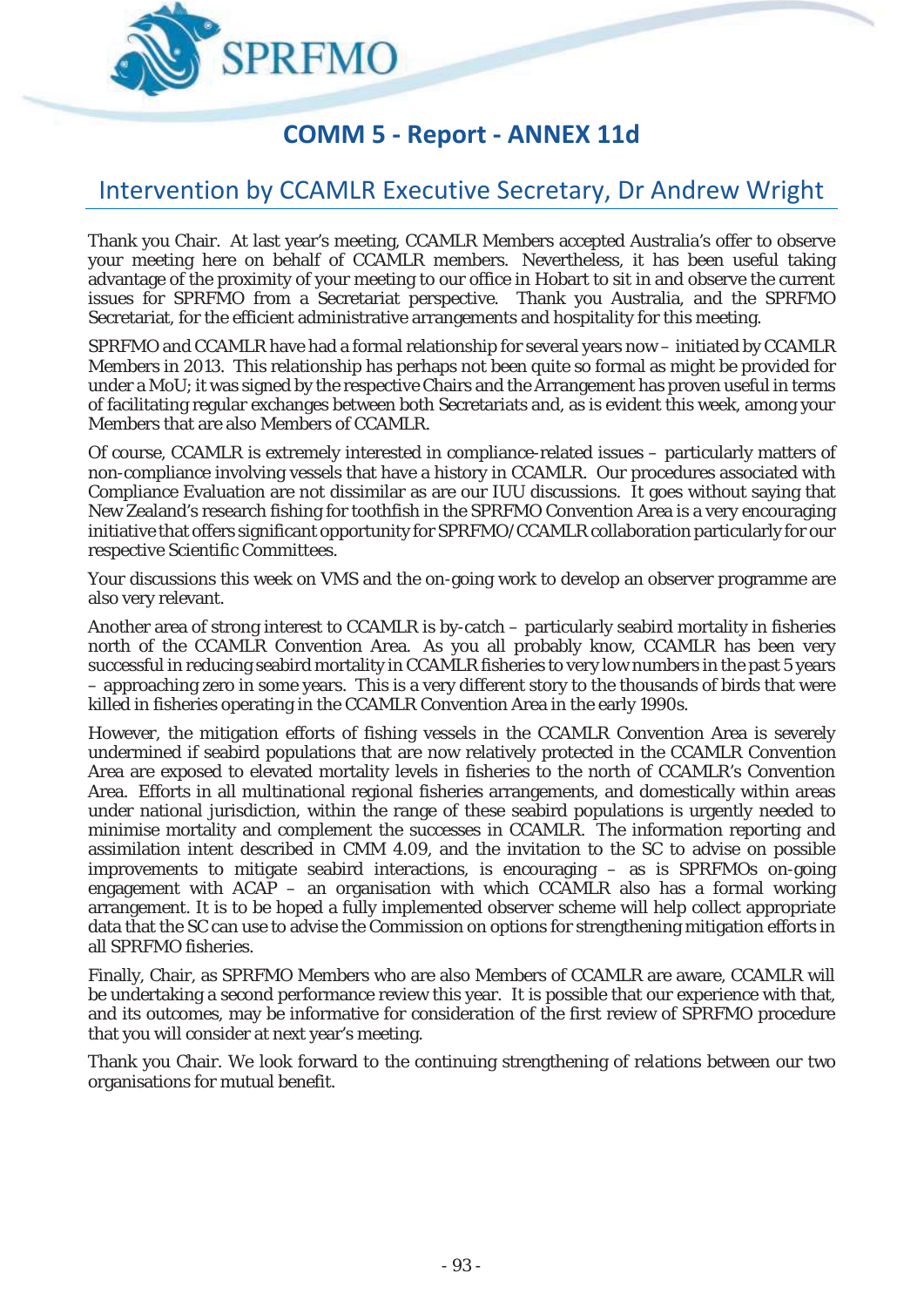

# **COMM 5 - Report - ANNEX 11e**

# Intervention by SIOFA Executive Secretary, Mr Jon Lansley

Dear Chairperson and distinguished delegates I would like to make a brief statement on behalf of the Southern Indian Ocean Fisheries Agreement (SIOFA) to express my pleasure at being able to attend this 5<sup>th</sup> Meeting of the Commission of the South Pacific Regional Fisheries Management Organisation.

My name is Jon Lansley and I have been awarded the honour of being appointed the first Executive Secretary for SIOFA and recently commenced this appointment in October 2016.

SIOFA is a new non-tuna RFMO and the Secretariat is based in La Réunion in the Southern Indian Ocean.

Attending this meeting is a great opportunity for me to learn more about the management of RFMO meetings from those who have more experience in this, and as this is my first SPRFMO meeting, to make many new useful contacts.

It is important that we ensure good cooperation and harmony amongst RFMO's, share good practice in the management of our organisations and in achieving our objectives.

SIOFA aims to model best practice of existing RFMO's and therefore I am very happy to be here to observe best practices of SPRFMO and receive advice and support as has been generously offered to me by SPRFMO secretariat staff and members.

It is an honour to be amongst you all and I look forward to building and maintaining good working relations between SPRFMO and SIOFA.

I would like to take this opportunity to announce that the SIOFA website is now live. If one searches for 'www.siofa.org' you should find it. Please view this website as a work in progress but it is a start and all basic documents can be found here. This website has been developed with the generous support of IT staff of the North East Atlantic Fisheries Commission (NEAFC).

I wish you a productive meeting and thank you very much.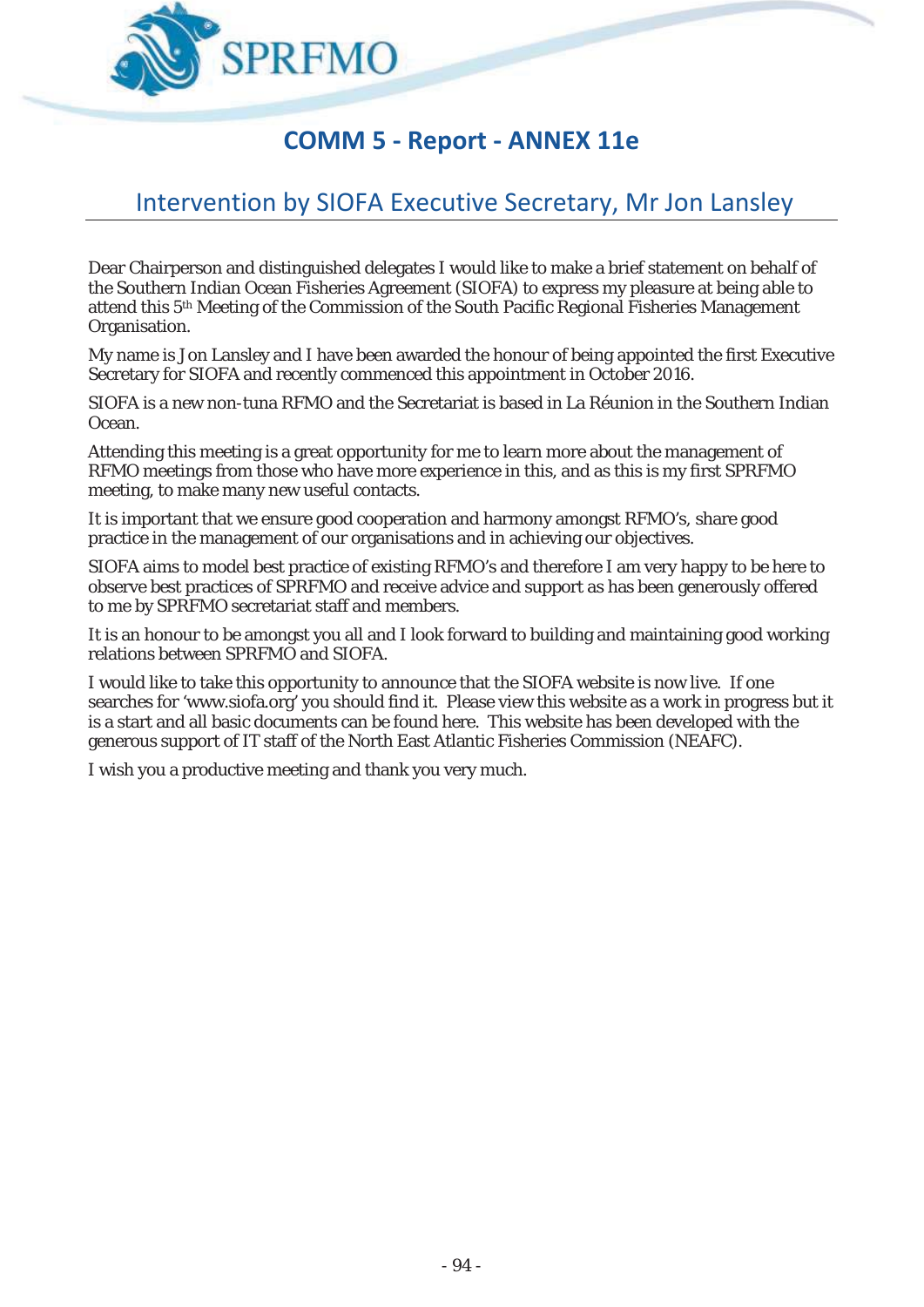

### **COMM 5 - Report - ANNEX 11f**

# Proposal for WMO and RFMO Collaboration, Dr Karen Evans

#### **REGIONAL FISHERY BODY SECRETARIATS'NETWORK**

**Sixth Meeting** 

**Rome, 9 and 15 July 2016** 

#### **PROPOSAL FOR WMO AND RFMO COLLABORATION**

As a specialized agency of the United Nations, the World Meteorological Organization (WMO) is dedicated to international cooperation and coordination on the state and behavior of the Earth's atmosphere, its interaction with the land and oceans, the weather and climate it produces, and the resulting distribution of water resources.

Over the past few years, there has been greater interaction of the WMO community with the fisheries communities of the world and increased discussion between WMO and FAO on fisheries issues. WMO has learned that Regional Fisheries Management Organizations (RFMOs) and other institutions collect marine meteorological and ocean observations by ships and anchored fish aggregating devices (FADs).

WMO Members, the National Meteorological and Hydrological Services of the world, work around the clock to provide vital weather and climate information worldwide. Their early and reliable warnings of severe weather and ocean conditions as well as of climate variability and change allow decision-makers, communities and individuals to be better prepared for weather and climate events. This includes such as events such as El Niño and La Niña and other ocean conditions that can greatly impact oceanic and inland fisheries.

In order to provide warnings over land and oceans, there is a need for the establishment and liaison of networks of observational sources to provide weather, climate and ocean related data. The National Meteorological and Hydrological Services maintain their own observational networks along with liaising with other national and regional partner institutions. The observations collected are also used to determine the status of the atmosphere and oceans with regards to climate change. The amount of direct surface and sub-surface ocean observations are very sparse and any increase in the number of observations will lead to increased accuracy of short-term weather forecasts (1-10 days) and long-term climate predictions (3-12 months) over the coastal and open oceans areas.

*RSN members are kindly requested to bring their copies to meetings. RSN related documents can be accessed at http://www.fao.org/fishery/nems/40832/en , in order to minimize environmental impact and promote greener communications.* 

The designations employed and the presentation of material in this information product do not imply the expression of any opinion<br>whatsoever on the part of the Food and Agriculture Organization of the United Nations (FAO) of specific companies or products of manufacturers, whether or not these have been patented, does not imply that these have been<br>endorsed or recommended by FAO in preference to others of a similar nature that are not menti

The views expressed in this information product are those of the author(s) and do not necessarily reflect the views or policies of FAO.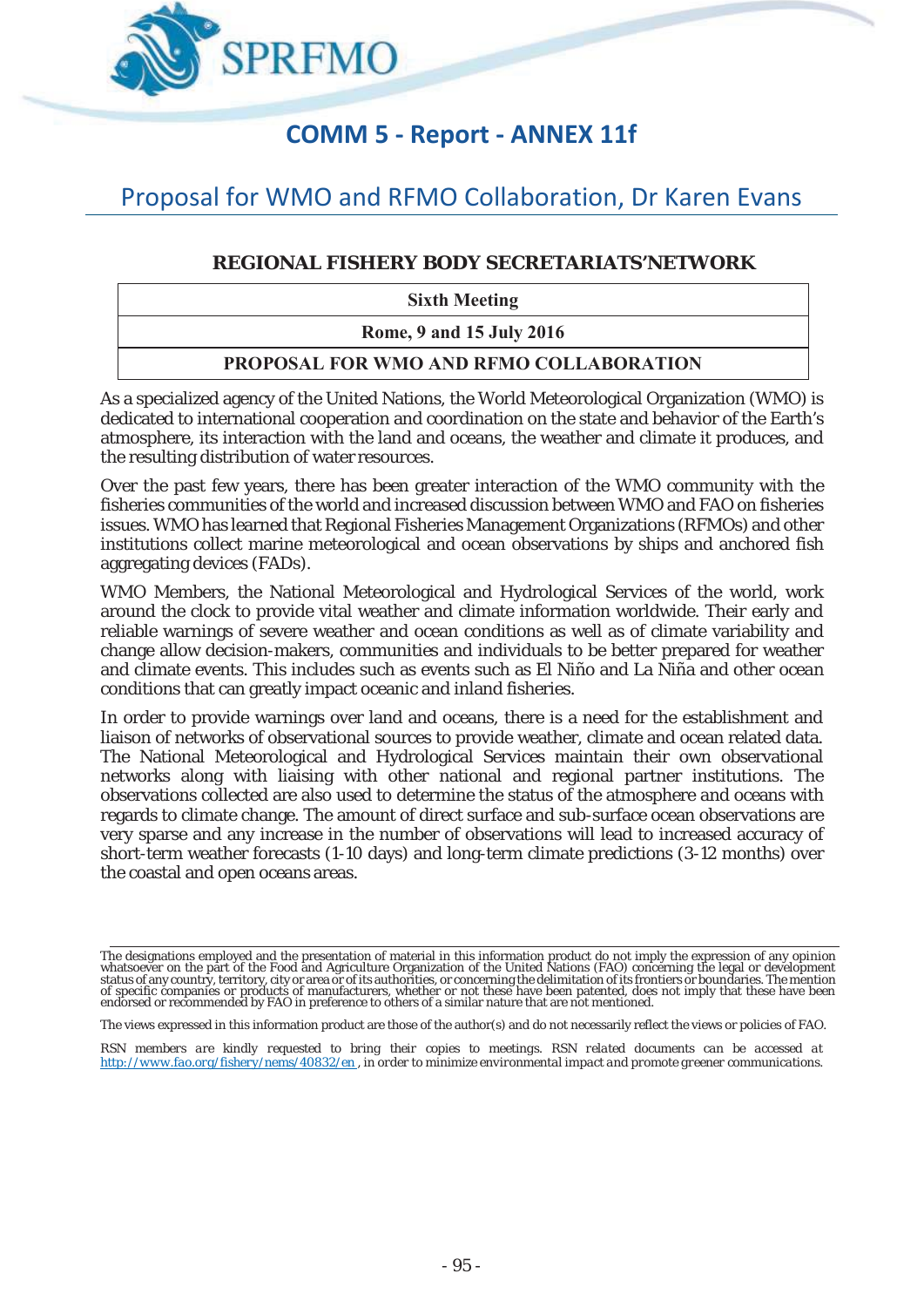

### **COMM 5 - Report - ANNEX 11g**

### Intervention by Deep Sea Conservation Coalition, Mr Duncan Currie

Thank you Mr Chair and good afternoon delegates.

This intervention is given on behalf of the Deep Sea Conservation Coalition (DSCC), which represents over 70 NGOs. We firstly thank the Australian government and delegation for its hospitality and for keeping the weather cool.

We have made our briefing available on the website but would like to briefly outline some recommendations. They appear on pages 1 and 2 of our briefing.

First and foremost, we recall the UNGA bottom fishing review this year, and highlighted on page 4 of our briefing the recommendations. These are directed specifically at RFMOs and States engaging in bottom fishing.

Some of the specific calls were that: (para 180 of resolution 71/123)

- *(a)to use the full set of criteria in the Guidelines to identify where VMES occur or are likely to occur as well as for assessing significant adverse impacts (SAIs);*
- *(b)to ensure that impact assessments, including for cumulative impacts, are:* 
	- x *conducted consistently with the Guidelines, particularly paragraph 47,*
	- x *are reviewed periodically and are revised*
	- x *carried out as a priority before authorizing bottom fishing activities;*
- *(c) To ensure that measures are based on and updated on the basis of the best available scientific information, noting in particular the need to improve effective implementation of thresholds and move-on rules".*

Mr Chair, the NZ information paper recommended that the Commission:

- **Comment** on the merits of a prescriptive bottom fishing CMM versus a high-level bottom fishing CMM.

We note that the SC has already advised on that and on page 13:

• **agreed** that a more prescriptive bottom fishing CMM for all members may be easier to implement and control, more consistent, and more likely to work effectively, compared with a high-level CMM under which members can choose how to give effect to the CMM's requirements;

In response to Chile's intervention, the SC noted that a single, prescriptive measure may not be possible across both western and eastern parts of the SPRFMO Area given that Chile has a historical footprint as well as Australia, New Zealand and Korea.

*We therefore recommend that the Commission directs the SC to develop a more prescriptive measure which implements the relevant UNGA resolutions and the FAO Deep Sea Guidelines.*